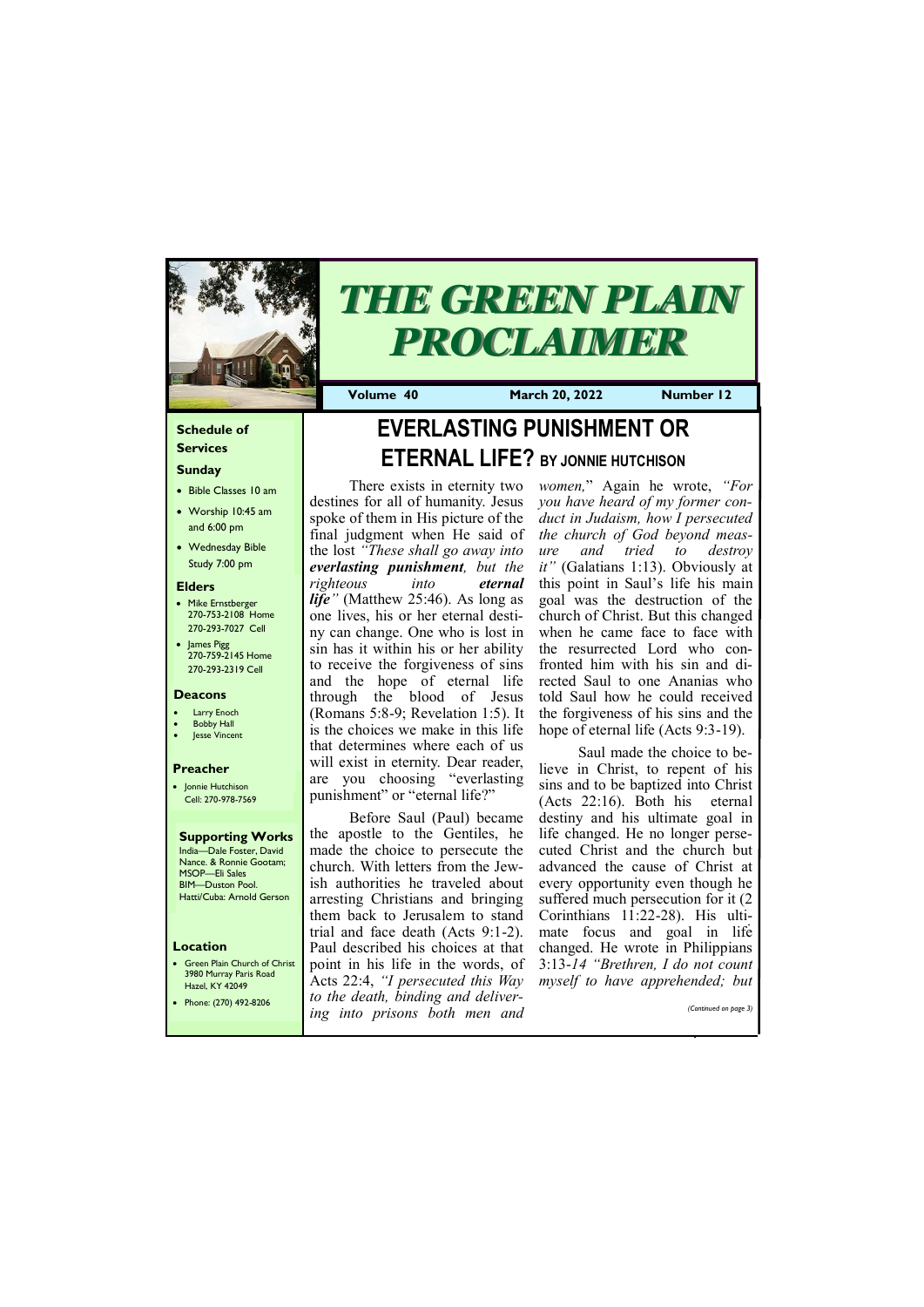#### NEWS AND NOTES

*REMEMBER IN PRAYER: Green Plain members*: Peggy Jarvis, Joanne Barnes, Maxine Pool, Jim Fielder, Larry Enoch, Mary and Jim Lowrie, Margorie and Hayes Grady, Jesse and Mary Vincent, and Bobby and Sue Hall.

*Family and Friends:* Jerry Lovett, Teresa Tacker, Kenneth Mizell, Dale Pentecost, Brett Wyatt, Roger Rhoades, Nancy Rhodes, Joel White, Nat and Rita Evans and Larry and Rose Wyatt and Bonnie Byerly.

Please continue to pray for our brethren in Ukraine and an end to hostilities. We sorrow with so many who have lost loved ones in this conflict.

> *Children"* **<u>Bible Class</u>**

- **AND THE LORD ADDED:** Our hearts are made to rejoice at the baptisms of Peyton and London Smith this past week. We commend these two young ladies for their decision. We rejoice along with Krista and Shane and Debbie and Mike at this wonderful news.
- **PANTRY ITEMS March 2022: 6—Tuna; 13—Peanut Butter; 20—Canned Tomatoes; 27—Table Salt.** Please bring any additional items you wish for the "blessing box" which is located next to the breezeway on the north side of the building.
- March 2022 **Anniversaries:** 12— Roy & Marie Wyatt; 15—Bobby & Sue Hall. **Birthdays:** 9—Gail Hutchison; 14—Roy Wyatt; 20—James Pigg; 23—London Smith. Please let us know if we have left anyone out.
- *ENROLL IN A FREE BIBLE CORRECSPONDENCE COURSE. Send your name and complete mailing address and phone number to Green Plain church of Christ 3980 Murray Paris RD Hazel, KY 42049 or email your request to greenplaincoc@gmail.com. You may also enroll on our website.: greenplainchurchofchrist.org***.**

#### **Page 2**

| <b>THOSE TO SERVE March 2022</b>                                 | <b>LESSONS TODA</b>            |
|------------------------------------------------------------------|--------------------------------|
| <b>Announcements: Chad</b>                                       | <b>Bible Study-10 AM</b>       |
| <b>Preside at Lord's Table AM: James &amp; Mike</b>              | The Book of Acts               |
| Preside at Lord's Table PM: 6-Chad; 13-James;                    |                                |
| 20—Chad. 27—James                                                | <b>Worship</b>                 |
| <b>Opening Prayer AM</b><br>6-Jim; 13-Larry; 20-Jonnie; 27-Bobby | 10:45 am— Eli Sal              |
| <b>Closing Prayer AM</b>                                         | will be our guest spea         |
| 6—Roy; 13—David; 20—Perry; 27—Junior                             | 6 pm— "Lessons Fr<br>Children" |
| Song Leaders: AM Perry-; PM Mike-; WED Chad                      |                                |
| <b>Count Contribution: James &amp; Mike</b>                      | <b>Wednesday Bible Cl</b>      |
| <b>Usher: Jesse</b>                                              | A Study of 1 John              |

## *LESSONS TODAY*

**Bible Study-10 AM** *The Book of Acts*

# <u>ship</u>

| Usher: Jesse | 11.0           |
|--------------|----------------|
|              | <b>7:00 PM</b> |
|              |                |
|              |                |
|              |                |

**10:45 am***— Eli Sales will be our guest speaker* **6 pm—** *"Lessons From*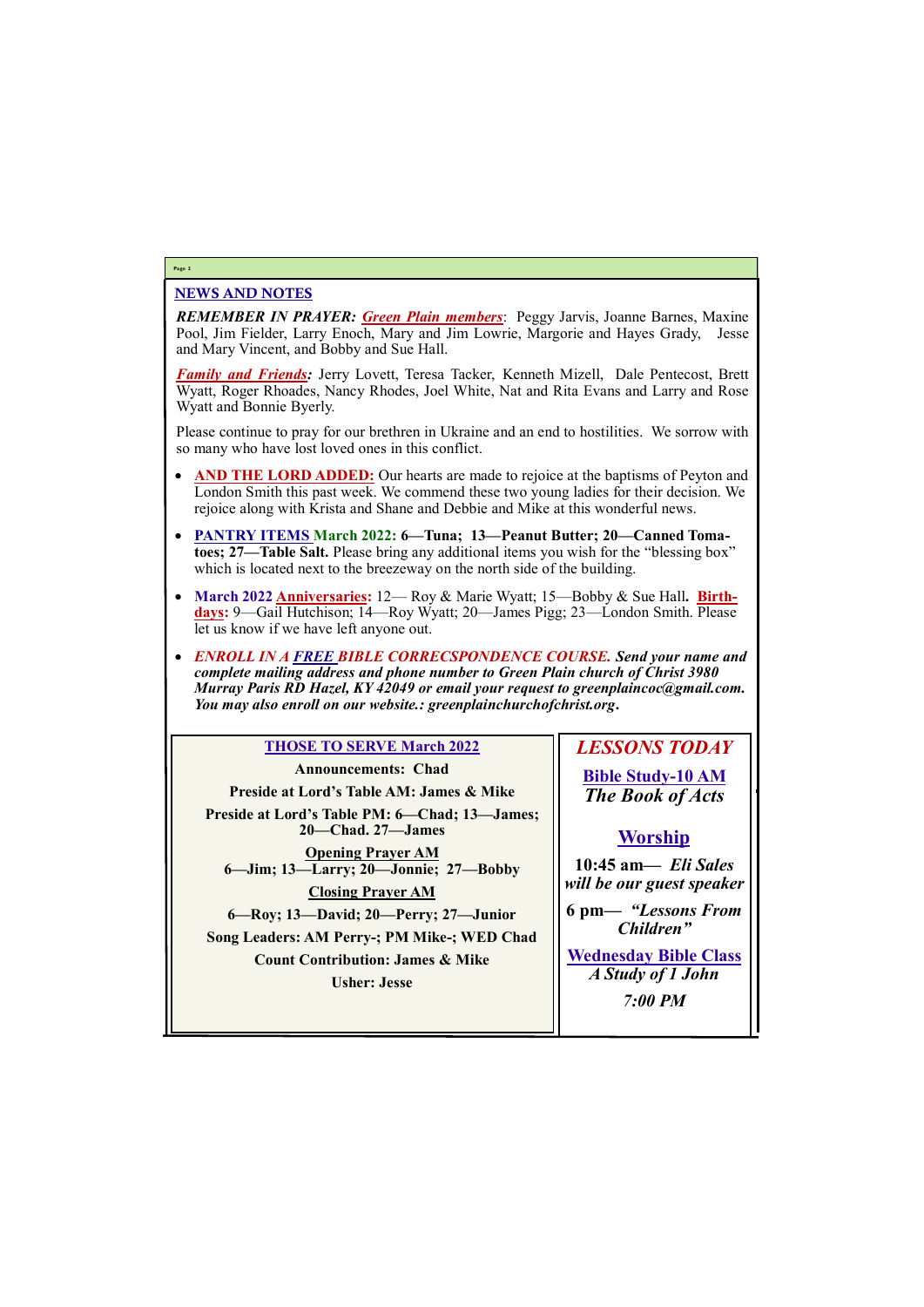**Page 3**

# *THE OLDEST CHURCH IN THE WORLD - By Mike Riley*

*one thing I do, forgetting those things which are behind and reaching forward to those things which are ahead, I press toward the goal for the prize of the upward call of God in Christ Jesus."* Paul was no longer bound for eternal punishment. He had made the choice to follow Jesus to eternal life in heaven.

Dear reader, you can make that same choice. You can choose heaven as your eternal destiny! Follow the example of Paul in

accepting the truth that Jesus Christ is the Son of God. Repent of your sins (Acts 17:30- 31). Confess your faith in Christ (Romans 10:9-10). And, as Ananias told Saul, *"And now why are you waiting? Arise and be baptized, and wash away your sins, calling on the name of the Lord.'* (Acts 22:16).

Which will you choose—**everlasting punishment or eternal life**? It is your choice and you are making it even now. We plead with you—**choose eternal life!**

*(Continued from page 1)*

Our Lord said, *"Upon this rock I will build my church"* (Matthew 16:18). Jesus promised to build a church — it was to be His church. In Mark 9:1, Christ said this kingdom (church) would come with power. After His resurrection, Jesus told his apostles to wait in Jerusalem for the power (Acts 1:4- 8). The power came on the first Pentecost day following the resurrection of Christ and His church was established on that day, according to Acts 2. Jesus is both the founder and the foundation of the church one reads about in the New Testament. *"Other foundation can no man lay than that is laid, which is Jesus Christ"* (1 Corinthians 3:11). Any church established by any person other than Christ, in any place other than Jerusalem, at any time other than the first Pentecost after the Lord's resurrection, is not the New Testament church. The church of Christ is over 2000 years old!

The church Jesus built exists in the world today. It exists anywhere people abandon human opinions about religion and submit entirely and completely to the teaching of the New Testament. You can identify Christ's church in the world today! Read what the Bible says on the name we are to wear, the worship we are to offer God, the work of Christians, the organization and government of the church, and compare Scriptural teaching to what men are doing in the religious world. Where you find people who are "Christians only," worshipping and working in exact conformity to the Word of God, without human creeds or catechisms, without additions, subtractions or substitutions to the teachings taught in the Scripture, you will have found the Lord's church. It is in the world today!

We encourage all people to come back to the Bible, back to Christ, back to His teachings as revealed in the New Testament, and back to Christ's church (Revelation 22:17).

—[The Oldest Church in the World](https://gewatkins.net/the-oldest-church-in-the-world/) - The Preacher's [Files \(gewatkins.net\)](https://gewatkins.net/the-oldest-church-in-the-world/)

### **DO NOT LET TIME GET AWAY** *By Jonnie Hutchison*

Harold G. Taylor writes, "Time is short. We live within the framework of clocks and calendars; seconds and minutes; days and weeks; months and count goes down to 1,825; if you are seventy-five, years. The first twenty years are the longest. The rest you are already on borrowed time. When you are but of life is a fast runaway train. If life is kind, we now

live 25,550 days in the halls of the living. If you are forty, you have 10,950 days left; if sixty-five, the *(Continued on page 4)*